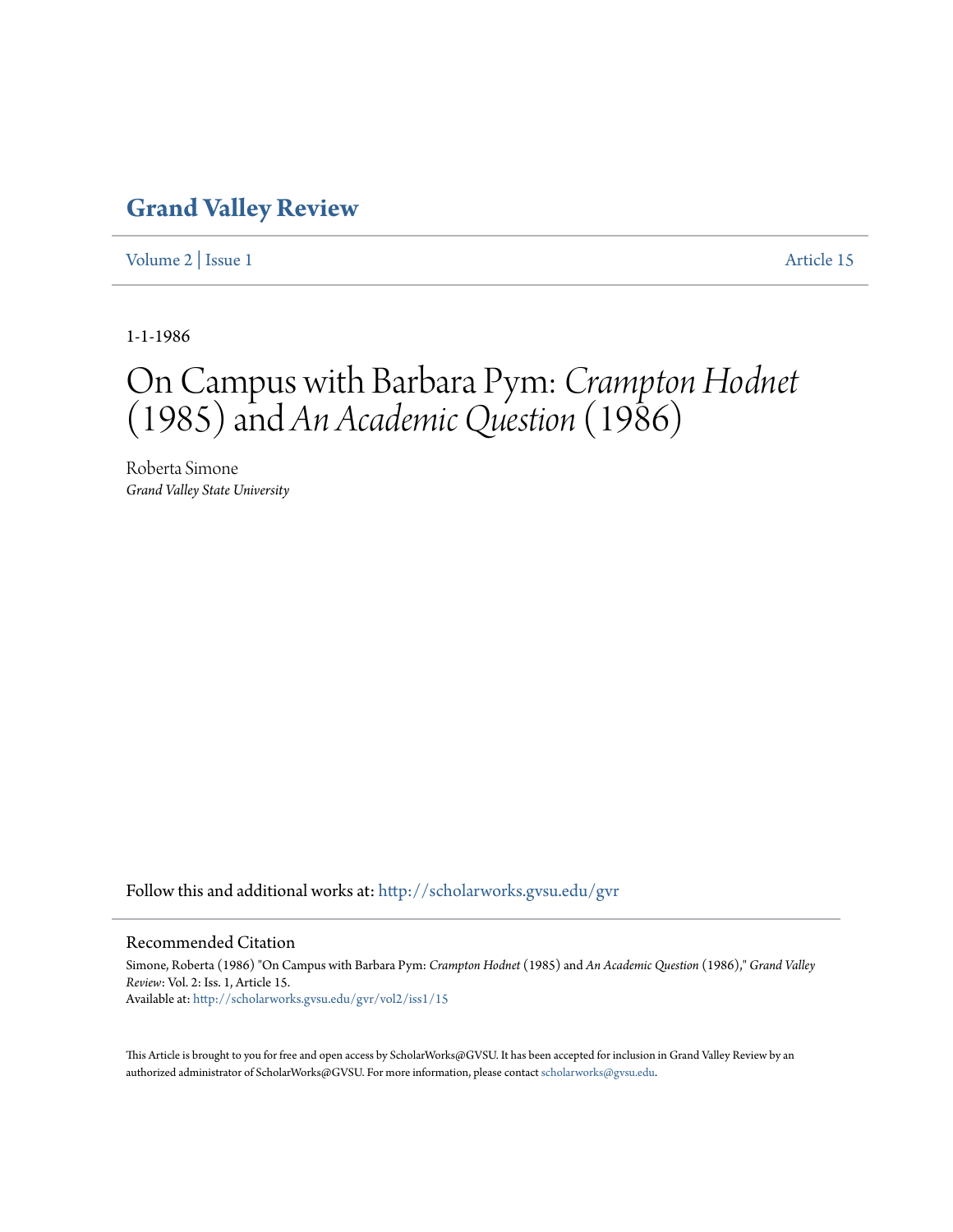ROBERTA SIMONE

## **On Campus with Barbara Pym:**  *Crampton Hodnet* **(1985) and**  *An Academic Question* **(1986)**

*Crampton Hodnet,* Pym's earliest completed novel, was written in 1939 and 1940 but set aside when she got too busy with her war work to pay any more attention to it. After the war, she thought it to be "too dated to be publishable;' and concentrated instead on *Some Tame Gazelle,* which was to be her first published novel (1950). Five more of her novels were published prior to 1961, after which, for 16 years, her manuscripts were rejected for fear of an insufficient audience. During that period of rejection, in 1971, Pym tried something new, a "Margaret Drabble sort of effort;' perhaps in order to appeal to a larger audience. But though she wrote An *Academic Question*  in two different drafts, she was satisfied with neither and set the novel aside to work on *Quartet* in *Autumn,* returning to the style with which she felt comfortable. After Phillip Larkin and Lord David Cecil praised her in 1977 as "one of the most underrated writers of the century;' four more of her novels were published, one posthumously; and both publishers and public have wanted more. "More" has been lodged in the Bodleian Library, Oxford since her death in 1980.

These two academic novels were retrieved and "smoothed out" by Hazel Holt, Pym's long-time friend and associate at the International Institute of Africa in London where Pym was assistant editor of the journal *Africa* - and, after Pym's death in 1980, her literary executor and editor, with Pym's sister, of her Autobiography in Letters and Diaries, *A Very Private Eye* (1984). Although both novels are set in universities and in both we are aware of Pym's sharp eye for the ludicrous and her deftness in turning a neat phrase to express it, in *Crampton Hodnet* she clearly has some fondness for what she is satirizing; in *An Academic Question* she clearly does not.

Of *Crampton Hodnet* Holt says in her preface, "So far everyone who has read the manuscript has laughed out  $l$ oud  $-$  even in the Bodleian Library." Indeed, it is the funniest of her novels, cheery and overt rather than wry and subtle, her customary tone, in its portrayal of "ordinary lives!' Perhaps this is a result of the youth of the author  $-$  she was in her twenties; perhaps because of the time of the setting  $-$  pre-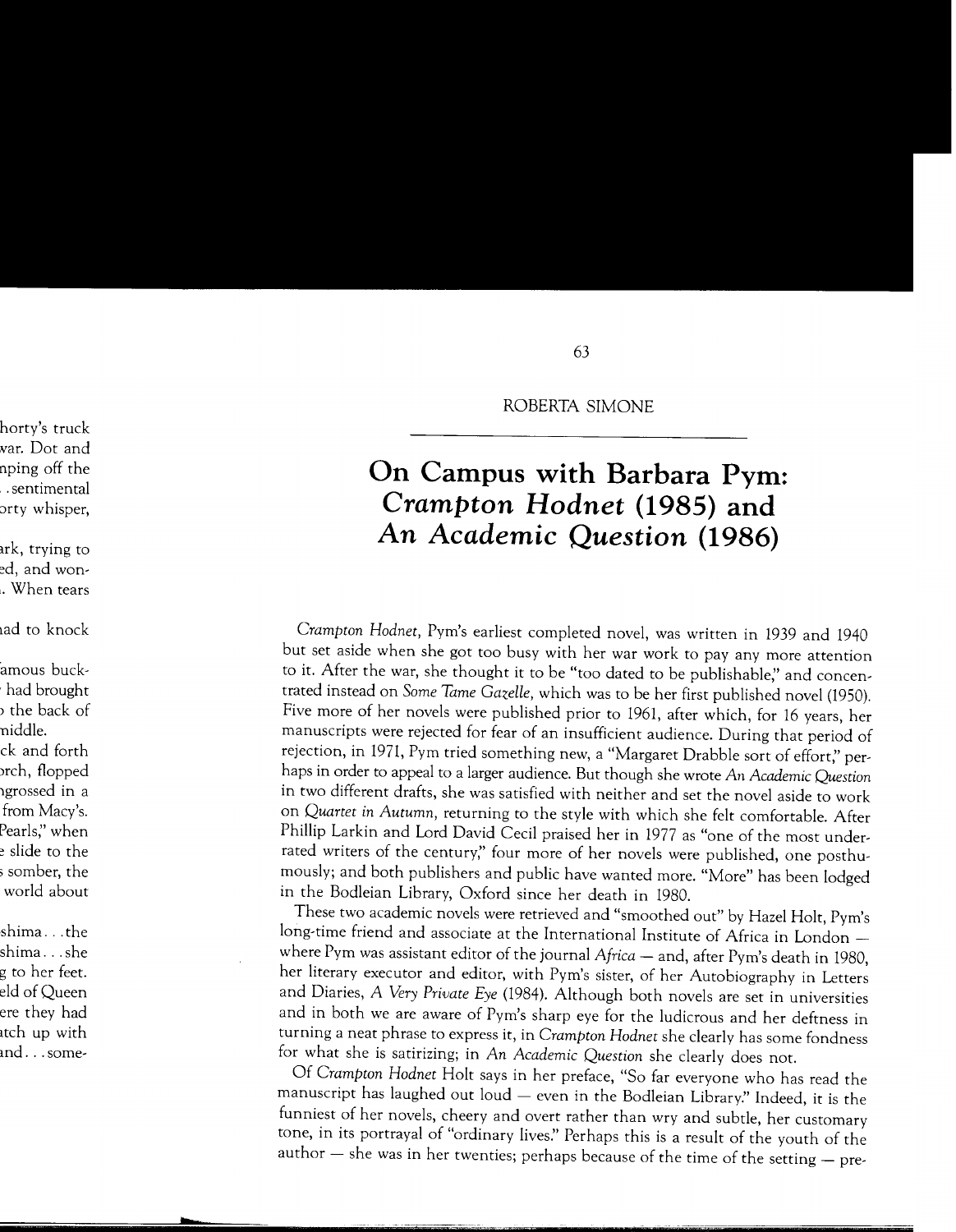War, the early Thirties; but perhaps mostly because of her obvious affection for the place of the setting  $-$  Oxford, where she had herself recently been a student of English literature. Apparent, despite the satire, are respect for the university and its library; aesthetic appreciation for the lovely grounds, especially the Botanical Gardens, where each spring, in a kind of ritualistic "ballet;' the dons, students, clergy and townspeople come to enjoy the weather and the flowers; and fond memories of punting on the river and lunching with bottles of German wine on the shore, as well as for the cosiness of the student tutorial at the dan's own home, his wife acting as a mothersubstitute for the students and hostessing the Sunday afternoon teas.

The satire of the types that only such a place could breed is particularly goodhumored. Silly but very human things go on in and around the hallowed halls. Edward Killigrew, the librarian, wears crepe-soled shoes to creep unnoticed behind supposedly scholarly tete-a-tetes, hoping to pick up interesting gossip for his elderly mother to disseminate at tea parties. Students and dons in mittens and mufflers vie for the seats near the hot-water pipes or hover around the dictionaries and encyclopedias in order to run "unexpectedly" into each other. The life of a don is comfortable: security and prestige come with the position. Francis Cleveland, lecturer in 17th Century poetry, has nothing to do but "give the same lectures and tutorials" he has given for the past twenty-five years. Young women love his handsome, distinguished looks and subtle jokes. Francis has been writing for an even longer time a book on his ancestor, poet John Cleveland. His wife will not help him with it, "because she feared that with her help it might easily be finished before one of them died, and then where would they be?" However, she encourages him in his "hobby" to keep him from being too much around the house: "If he walked it would take him twenty minutes to reach the library. He might spend twenty minutes talking to somebody or looking up books in the catalogue and then, by the time he had walked home again it would be teatime and his afternoon would have been nicely filled in."

As any Pym reader has come to expect, the parish church also lends focus to the lives of the characters, though it is more social than spiritual, and in North Oxford the scholarly and the clerical come together. The vicar Mr. Wardell, tells the titled mother of a student who is the guest speaker at the church garden party: "'I shall open the proceeding with a prayer; it is customary, you know', he added, as if in apology. 'And then one of the church wardens will introduce *you:"* Francis' elderly aunt, Miss Doggett, supplies lodgings for the newly arrived, handsome bachelor curate, Mr. Latimer, who provides the title for the novel. Crampton Hodnet is an imaginary village in the Cotswolds, to which he can be called unexpectedly when he wishes to avoid an unpleasant duty, like attendance at evensong (reminiscent of friend Bunbu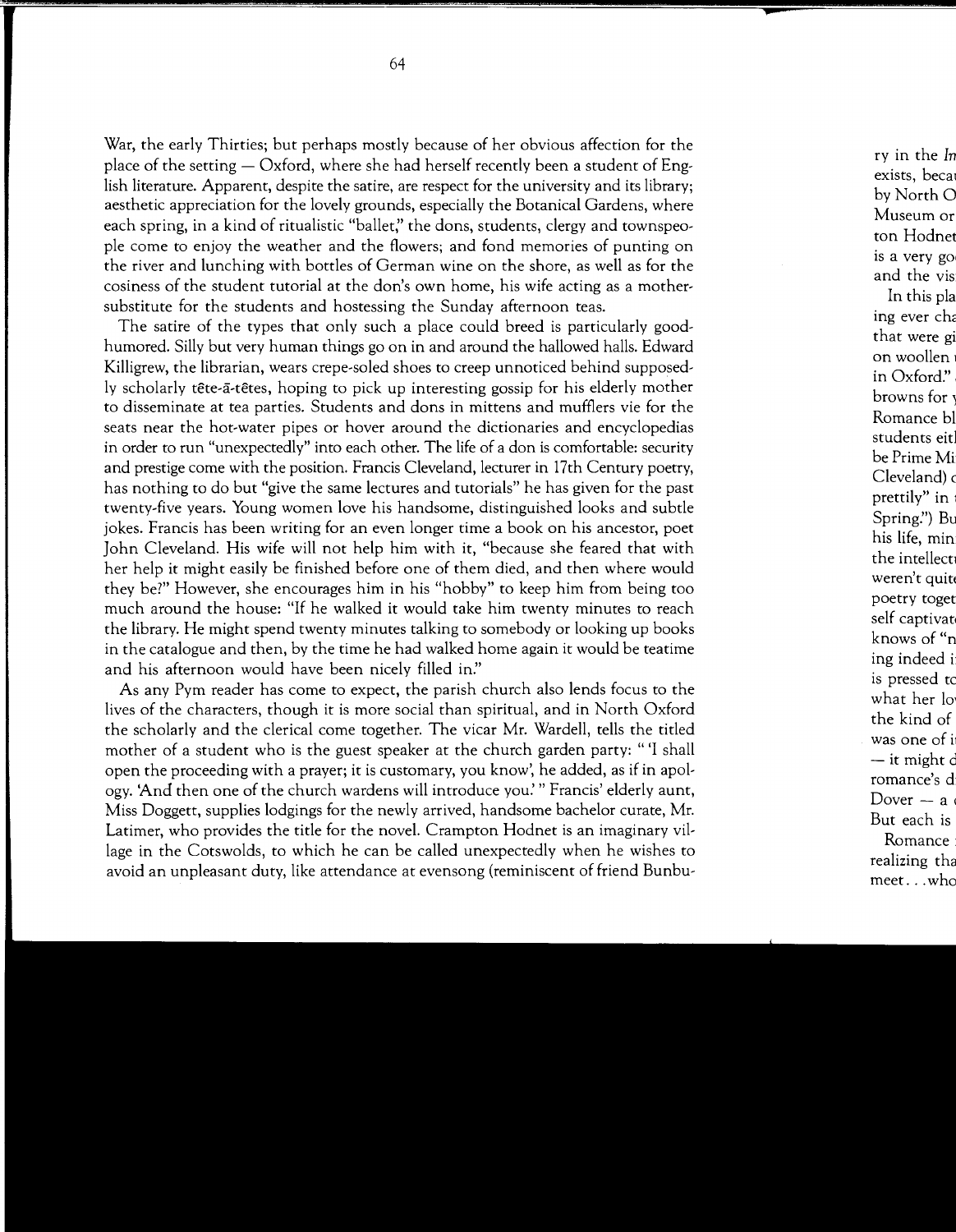ry in the *Importance of Beng Earnest).* Nobody investigates whether the place really exists, because it sounds plausible, and anyway their lives are nicely circumscribed by North Oxford, with occasional trips to London to check a reference at the British Museum or to shop on Oxford Street. For anything more romantic, or for "Crampton Hodnet" sorts of escapes, there is Paris, where, as Miss Doggett explains, there is a very good hotel: "All the staff spoke English, the cooking was entirely English, and the visitors *too:'* 

In this place, so dominated by comfortable tradition and routine, it seems that nothing ever changes: the dons "realize that it must be time for a certain set of lectures that were given only in the winter term" because their wives have "made them put on woollen underwear:' And yet there is "something very disturbing about the Spring in Oxford:' Students and dons alike have a "sudden impulse" to shed their grays and browns for yellows and greens, and then actually *do* shed their mufflers and mittens. Romance blossoms. The bright and pretty undergraduate, Barbara Bird, finds other students either too "lumpish and unintelligent" (like Simon Beddoes, who wants to be Prime Minister someday but misplaces the apostrophes in his letter to young Anthea Cleveland) or "effeminate and conceited" (like Michael and Gabriel, who "dance very prettily" in the path of the Botanical Gardens, imitating Diaghileff in the "Rites of Spring:') But Francis Cleveland is a worthy object of her love. She hopes to "save his life, minister to him when he is romantically ill;' or at least to provide him with the intellectual companionship which Mrs. Cleveland (although Barbara "wished she weren't quite so nice") can't possibly give him: "... one couldn't imagine them reading poetry together... this being her main idea of a happy marriage." Francis finds himself captivated, but is uncertain of just how much her "amorous eyes" promise and knows of "nothing in the invaluable *Cambridge History of English Literature* - nothing indeed in the whole Bodleian, even - to provide the answer. . ." When Barbara is pressed to provide the answer, she is dismayed: "How could she explain to him what her love was like? That although it was a love stronger than death, it wasn't the kind of love one *did* anything about? On the contrary, doing nothing about it was one of its chief characteristics, because if one did anything it would be different  $-$  it might disappear altogether." And, of course, the attempt to do something is the romance's disaster: A "Crampton Hodnet" escape to Paris runs into a dead-end in Dover - a coming of age for Barbara and a return to cosy familiarity for Francis. But each is the better for it.

Romance is approached in a very rational way by the curate Mr. Lattimore, who, realizing that there was "something comforting about the idea of having a helpmeet ... who could keep others off and minister to his needs;' proposes to Miss Mor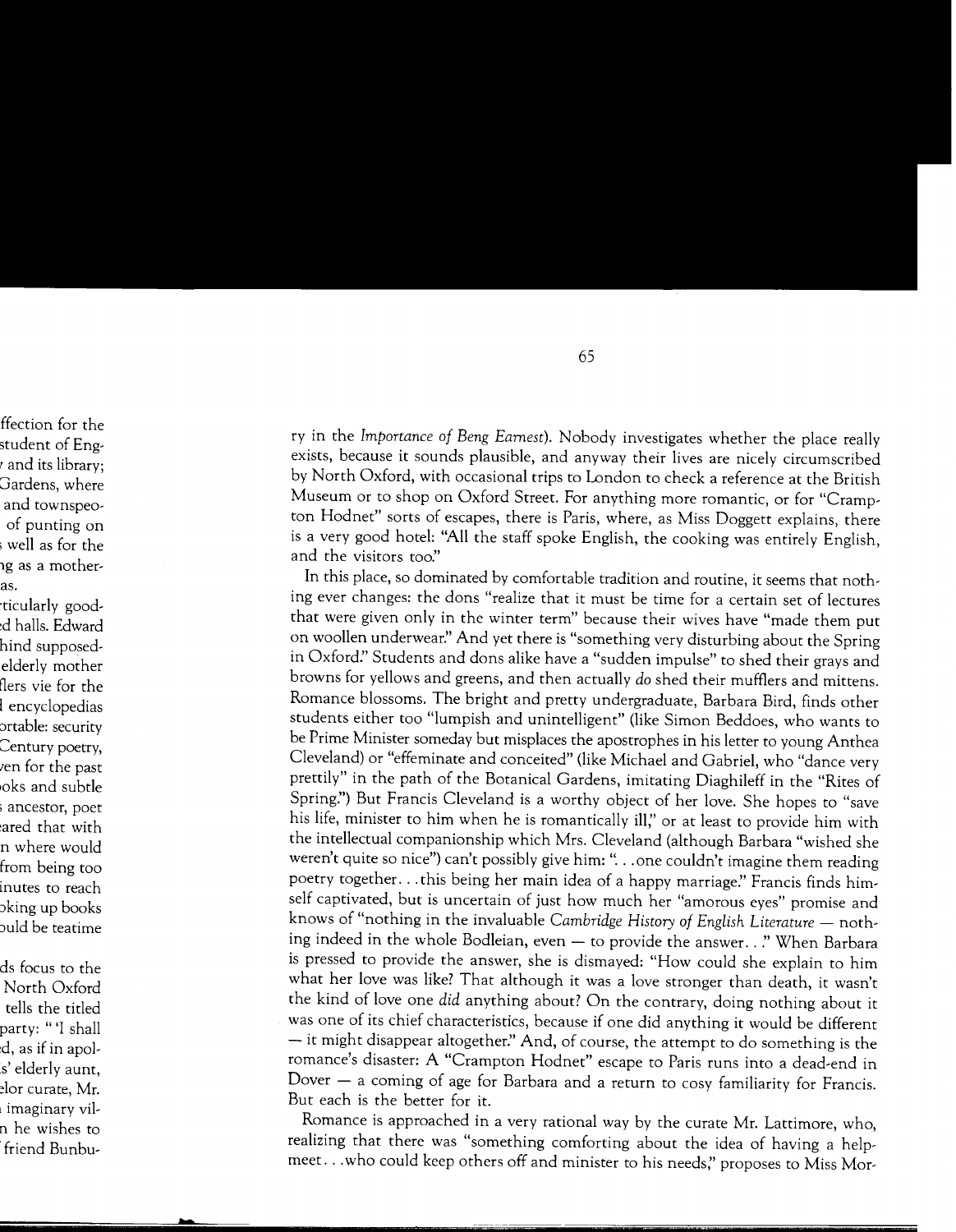row, Doggett's paid companion. She judges him rightly and refuses, for "even her standards were higher than that ... she wanted love ... and could not help thinking that one usually married people in spite of faults rather than because of virtues" (which she will actually do in the later *Jane and Prudence,* 1953). Lattimore finds his love in Paris, eighteen-year-old Pamela, of a good English family, to whom he becomes "unofficially engaged in a way:'

The seasons of the natural world, of the church, and of the academy come and go. For the latter, the rebirth comes in the fall. A year passes and once again on a lovely October day, "Oxford was full of hopeful young freshmen, smoking new-looking pipes, ... and groups of chattering young women ... crowded into Blackwell's to buy second-hand copies of the Pass Moderation set books:' Mrs. Cleveland has a new set of students to tea, and Miss Morrow muses: "it had been just like this at the beginning of the last academic year .. *!'* and "it was somehow right that it should *be:'* 

It is finally Miss Morrow's consciousness that anchors this book in a bobbing sea of consciousnesses. Temporarily satisfied with being the unobtrusive companion to an old bully who needs a constant presence to contradict, Miss Morrow takes pleasure in observing others, with the perceptive sense that tradition and routine provide some comfort in life and that the ludicrous provides some amusement. This seems to be the message in most of Pym's novels, and it is interesting to see how early in her writing career Pym fastened on that theme.

This theme is differently expressed in *An Academic Question.* Where the tone in *Crampton Hodnet* is almost gleeful, here it is full of disdain. Where her experience as Oxonian and literature student had given her satire the insider's touch, here she is the outsider, lampooning sociologists and anthropologists at a new university during that period of academic upheaval, the late Sixties. The story was inspired by an "academic wrangle" in the journal she edited, and, as she wrote to Philip Larkin: "I have never been to Africa, nor have I a degree in Anthropology, but I know the jargon now..."

In this novel the story is told from the limited point of view of only one character, the narrator Caro Grimstone, who has neither the appreciative sense of humor nor the easy satisfaction with an unadventurous life of Miss Morrow. Caro is a twentyeight year old "graduate wife" (that is, a college graduate married to a faculty member), who seems to have no interests at all, not even much in her pre-school child Kate; and her husband Alan is a "youngish" professor of Sociology, with a **Ph.D.,**  whose only interest is advancing his career through scholarly publication. At this university (strangely enough never named, perhaps to suggest its typicality rather than any uniqueness) everything is as different from Oxford as it can be. For one thing,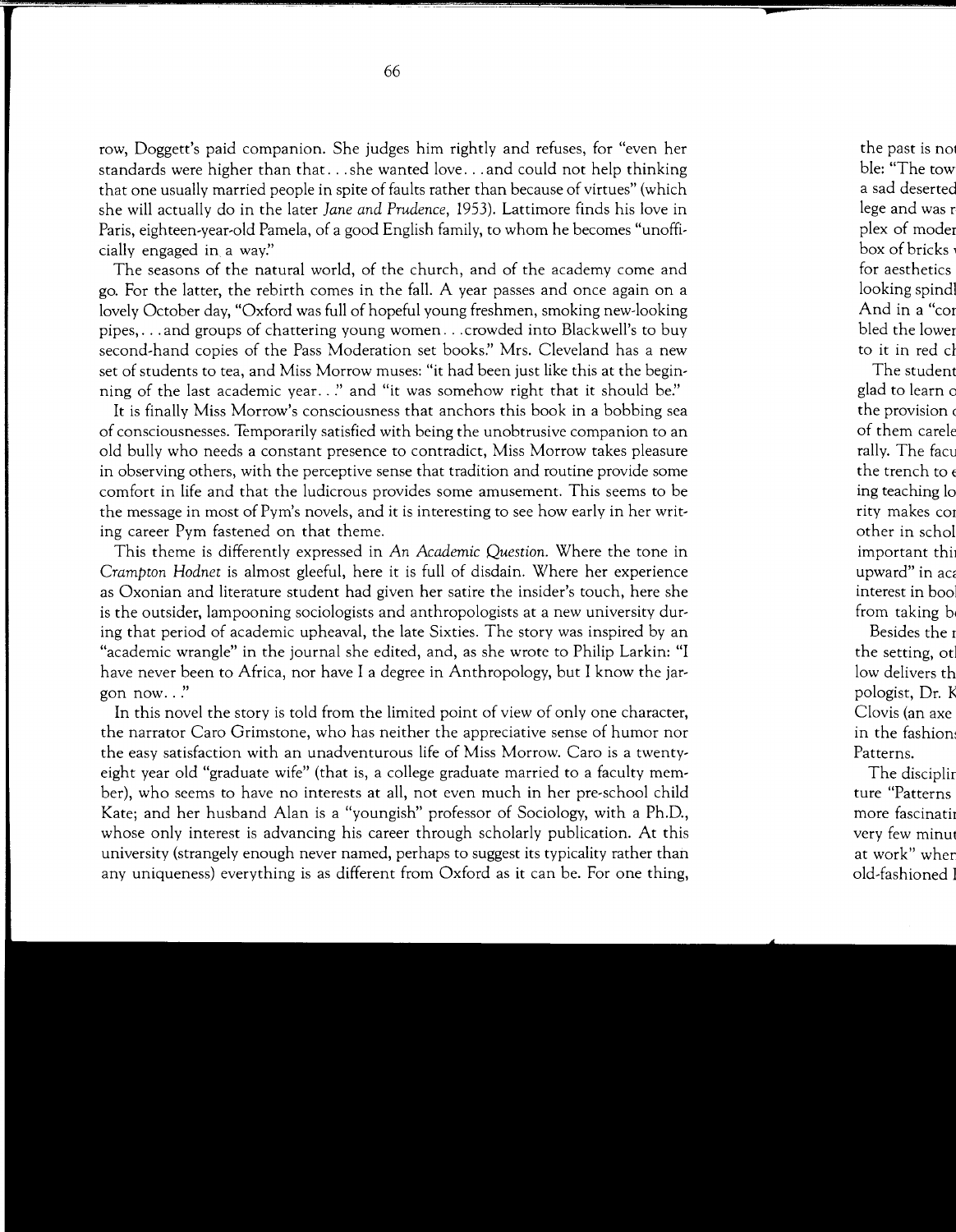the past is not lovingly preserved but rather pushed out of the way as much as possible: "The town had been a spa in the eighteenth century ... and the pump room was a sad deserted building ... The university had grown up from the local technical college and was regarded with dislike ... and suspicion by the local residents ... The complex of modern buildings ... looked as if they might have been made from a child's box of bricks with a few neogothic pinnacles jutting up at the corners." Any concern for aesthetics is merely perfunctory: The grounds "had been planted with very newlooking spindly trees:' A dead pigeon lies in the shallow moat surrounding the library. And in a "commanding position on a little hillock is a "sort of statue which resembled the lower half of a torso with the thighs spread out. Something had been added to it in red chalk."

The students and faculty are neither genteel nor romantic, and nobody seems very glad to learn or teach. The students "concerned themselves with trivia, ranging from the provision of slot machines for contraceptives to complaints about the food:' Some of them carelessly burn out a wing of the library during a Guy Fawkes Day protest rally. The faculty eat at the "clean functional ... refectory ... refueling themselves at the trench to enable them the better to support what most of them consider a crushing teaching load . . . as much as eight or ten hours a week." For these professors, insecurity makes competition the order of the day. Only attacking and one-upping each other in scholarly journals (" ... what you published and where was about the most important thing in the world") would give them the chance to move "onwards and upward" in academia, "perhaps even to America." Finally, the head librarian has "no interest in books for their own sake and did his best to discourage visitors to his library from taking books out of the shelves and reading them:'

Besides the narrator's name, Grimstone, which aptly represents both the tone and the setting, other names suggest Pym's attitude: The self-impressed Dr. Iris Horniblow delivers the year's Dabbs (suggesting dabblings?) Memorial Lecture. One anthropologist, Dr. Kenneth Digby (a shoveller?) gives a eulogy for another - Dr. Esther Clovis (an axe handler?). And the effeminate dandy "Coco" Jeffreys is more an expert in the fashions of clothing than he is in his field of inquiry, Caribbean Immigrant Patterns.

The discipline and its jargon are made much fun of. Caro thinks Horniblow's lecture "Patterns of Neighborhood Behaviors" will be interesting, "for what could be more fascinating than the study of a community one actually knew? ... But after a very few minutes it became apparent that the dead hand of the sociologist had been at work" when she hears the words "interaction;' "in-depth", and "grass-roots:' The old-fashioned Dr. Cranton notes: "In my day ... behavior of neighbors over the gar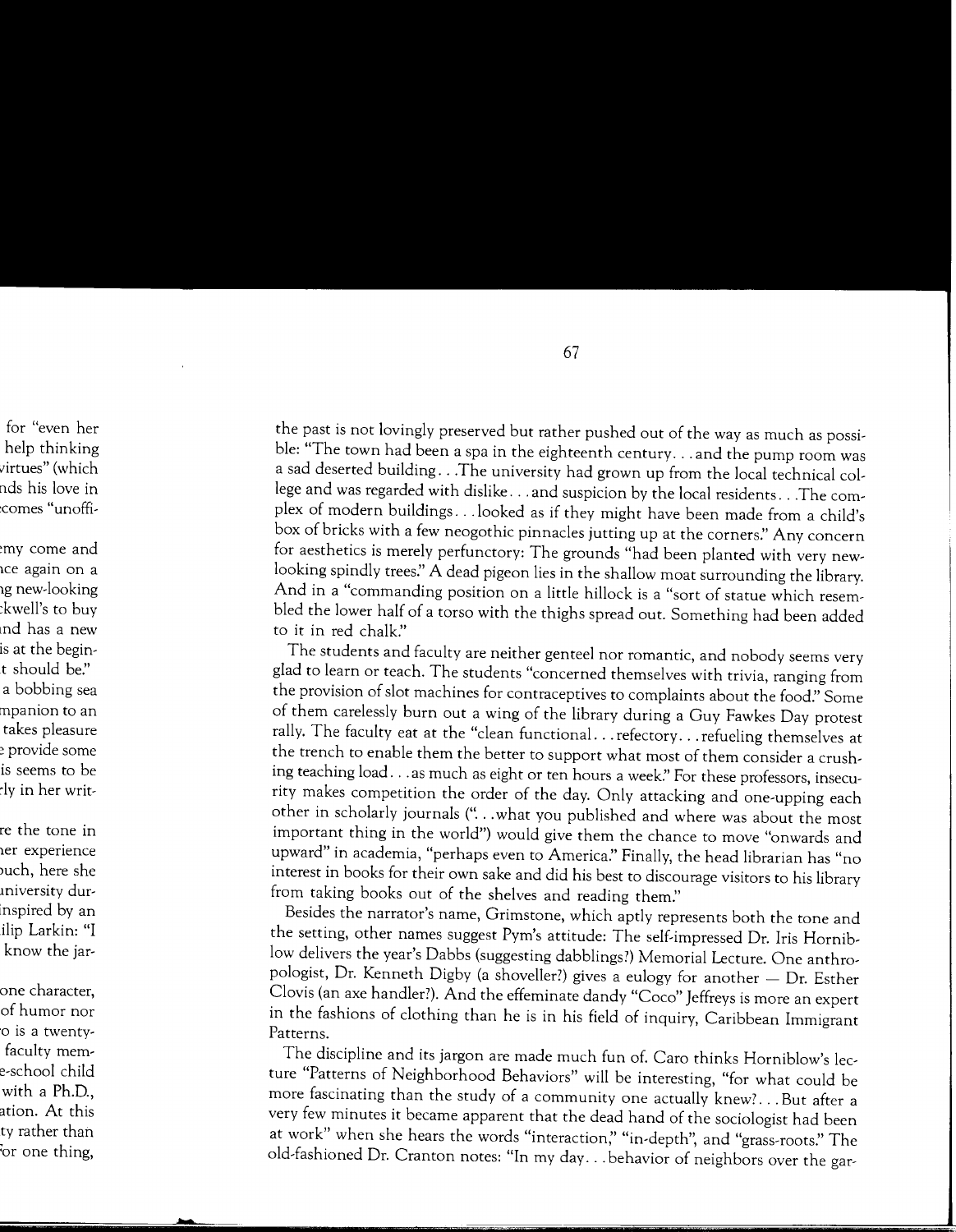den fence would hardly have been deemed worthy of serious academic study. The trouble is we're running out of primitive peoples so we're driven back on ourselves:' But a faculty wife is glad that there are "opportunities for field work on one's own doorstep:' Coco does his research by hanging out with the "West Indian factory workers and bus drivers in a pub in the town;' and giving them questionnaires to fill out. His article hasn't got a title yet, but he tells Caro, "Some aspects of something always sound right, doesn't it?" Little Kate calls her grandmother "Nana to her face and Grannie" to Caro, making her "wonder if she was already showing signs of a brilliant mind that could easily master the subtleties and ramifications of kinship terminology:'

Marriage may not have been exciting in *Crampton Hodnet,* but here it is not even cosy. Caro waits in bed at night for her husband, listening to the click click of his typewriter producing his latest article. Even attempts at romance are joyless. Alan has a brief affair with his London editor's secretary, who, he tells his wife, is that "stupid girl who messed up the diagram ... a hopeless sort of person:' Caro's sister Susan is not surprised: "After all, you've been married about seven years .. *:'* As for Caro, she can think of nobody to have an affair with: "The men don't have time for that sort of thing... .They're always writing reviews or articles or giving lectures and going to seminars ... *!'* Iris Horniblow has divorced her husband, about whom nobody knew anything except that he "was a rather meagre-looking man in a navy suit;' and has taken up with a twenty-four year old revolutionary with a "kind of hardness and ruthlessness about him". Caro "pitied her, seeing the end of the affair before she did."

So that they will not waste their college educations, academic wives are also expected to contribute to scholarship, either by typing their husbands' drafts or sorting their files or doing clerical work in the library. Caro has no practical skills, so decides to read to the elderly at the nursing home run by Sister Dew (who had appeared in *An Unsuitable Attachment,* written in 1963 but not published until 1982). However, there she can be of even greater use to her husband, because she will have access to the "unexpurgated version" of the *Tales Told by the Black Washeli,* in a box by the bedside of the dying ex-missionary and amateur anthropologist Reverend Stillingfleet. Alan's theft of that manuscript enables him and not his competitor, Professor Maynard, who has tried subtler means, to write the innovative article that will assure his academic future. Alan shows "academic scruples" if not moral ones (Caro thinks) by wanting her to get a part-time job in the library so as to sneak the stolen manuscript back into the pile of posthumously donated Stillingfleet papers rather than burn them: "It is vital material;' he says, "and must be available for other scholars now:'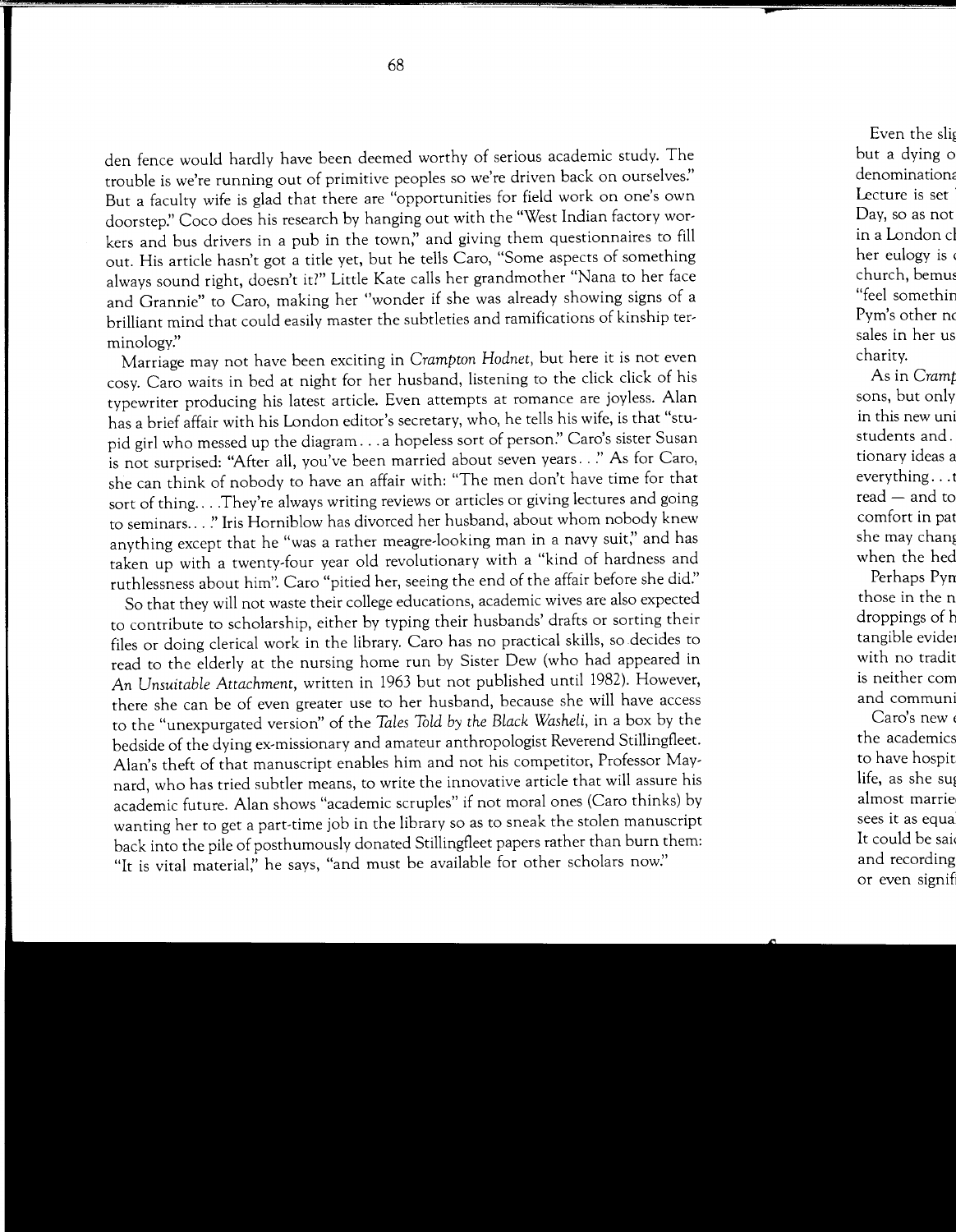Even the slightest bit of spirituality is absent in this novel. There is no clergyman but a dying one, and there is no parish church. Instead the campus has a "nondenominational meeting-house" backed up against a parking lot. The Dabbs Memorial Lecture is set back to November 1st, which nobody seems to notice is All Saints' Day, so as not to conflict with Guy Fawkes Day. Dr. Clovis' memorial service is held in a London church, but the service contains only "some non-commital hymns;' and her eulogy is delivered by another anthropologist. Caro visits her mother's village church, bemused by her mother's absorption, while she can only wish that she could "feel something for the goings-on at the altar:' Even that staple of social life from Pym's other novels, the church jumble sale, is pre-empted by cynical old Dolly's such sales in her used-book shop, for the benefit of stray animals rather than for church charity.

As in *Crampton Hodnet,* the passing of time is also here measured by academic seasons, but only by those. And instead of the familiar renewal of the Oxford autumn, in this new university, at the beginning of the fall term, there is upheaval: "More assertive students and ... lecturers, fresh from the London School of Economics with revolutionary ideas about the way things should be organized!' They want to "do away with everything ... the students to decide on their own courses and what books they should read - and to abolish written work and exams..." Unlike Miss Morrow, who finds comfort in patterns and cycles, Caro is glad that life is "on-going;' though she thinks she may change her mind later. Only Dolly looks for natural renewal, in the Spring, when the hedgehogs will come out of hibernation.

Perhaps Pym's attitude is not so "sardonic ... towards academics and particularly those in the new universities" as Alan accuses Dolly of being. (Dolly claims that the droppings of her hedgehogs are more useful than written examinations are: " ... such tangible evidence of another kind of life".) But Pym does hint rather deliberately that with no tradition, no comfortable routines, no idea of community or parish, there is neither comfort nor amusement in life. And studying the traditions and patterns and communities of others is no substitute for living in and with them oneself.

Caro's new elderly patient seems more genuinely pleased with her life than any of the academics do, though they might see her life as having been trivial. She likes to have hospital romances read to her, and she too has a box full of papers, her whole life, as she suggests, in a box  $-$  love letters written to her by a doctor whom she almost married: "a far cry from Stillingfleet's stuff;' says Caro. But the wiser Dolly sees it as equally valuable: "... it is all *life*, ... and no aspect of life is to be despised." It could be said that Barbara Pym based all of her writing on that tenet, by observing and recording aspects of lives that others might find to be a "far cry" from exciting or even significant.